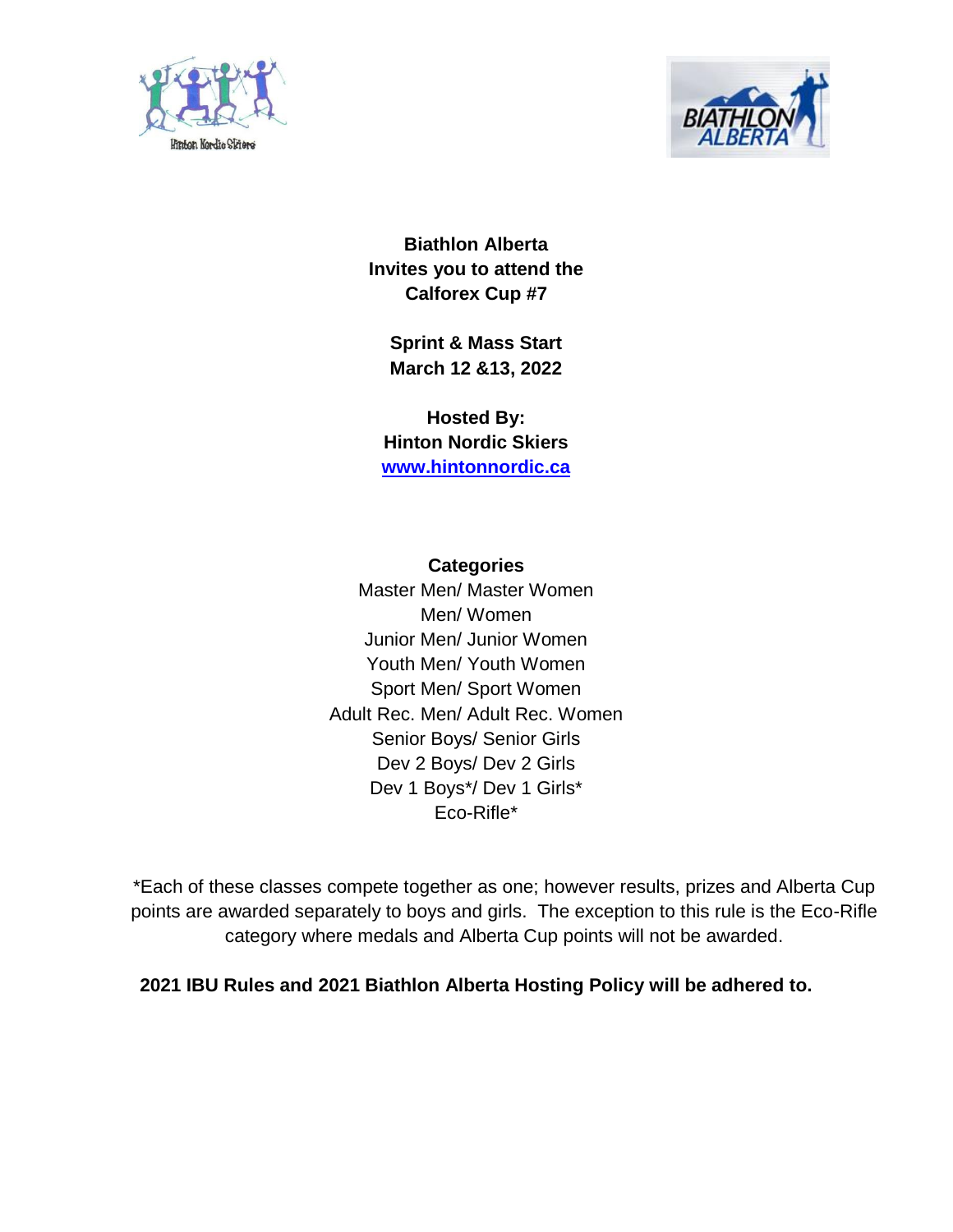

Welcome from the race organizing committee.

On behalf of the Hinton Nordic Skiers organizing committee, we would like to welcome everyone back to the beautiful Foothills of Alberta. We are excited to host the March 2022 event after a great season thus far and we look forward to sharing with you what this region has to offer, specifically our world class Nordic Centre.

The Organizing Committee is committed to creating a safe environment while still being able to have fun, purposeful competitions. There will be Covid-19 Protocols in place for the safety of all participants and we hope everybody understands and supports our implementations.

The Hinton Nordic Skiers have had the privilege of hosting a number of Western Canadian Championships, both Nordic and Biathlon, Provincial Championships, Biathlon World Cup in 1994 and North American Biathlon Championships in 2015.

These events come to life because of the dedication of our volunteers and support of the community and we look forward to finally getting to see everybody again for another great race season! So please come, participate, and enjoy our amazing trails, in the beautiful Alberta Foothills.

Tammy Johnston Organizing Chief of Competition [tdumais@telus.net](mailto:tdumais@telus.net)

780-817-1478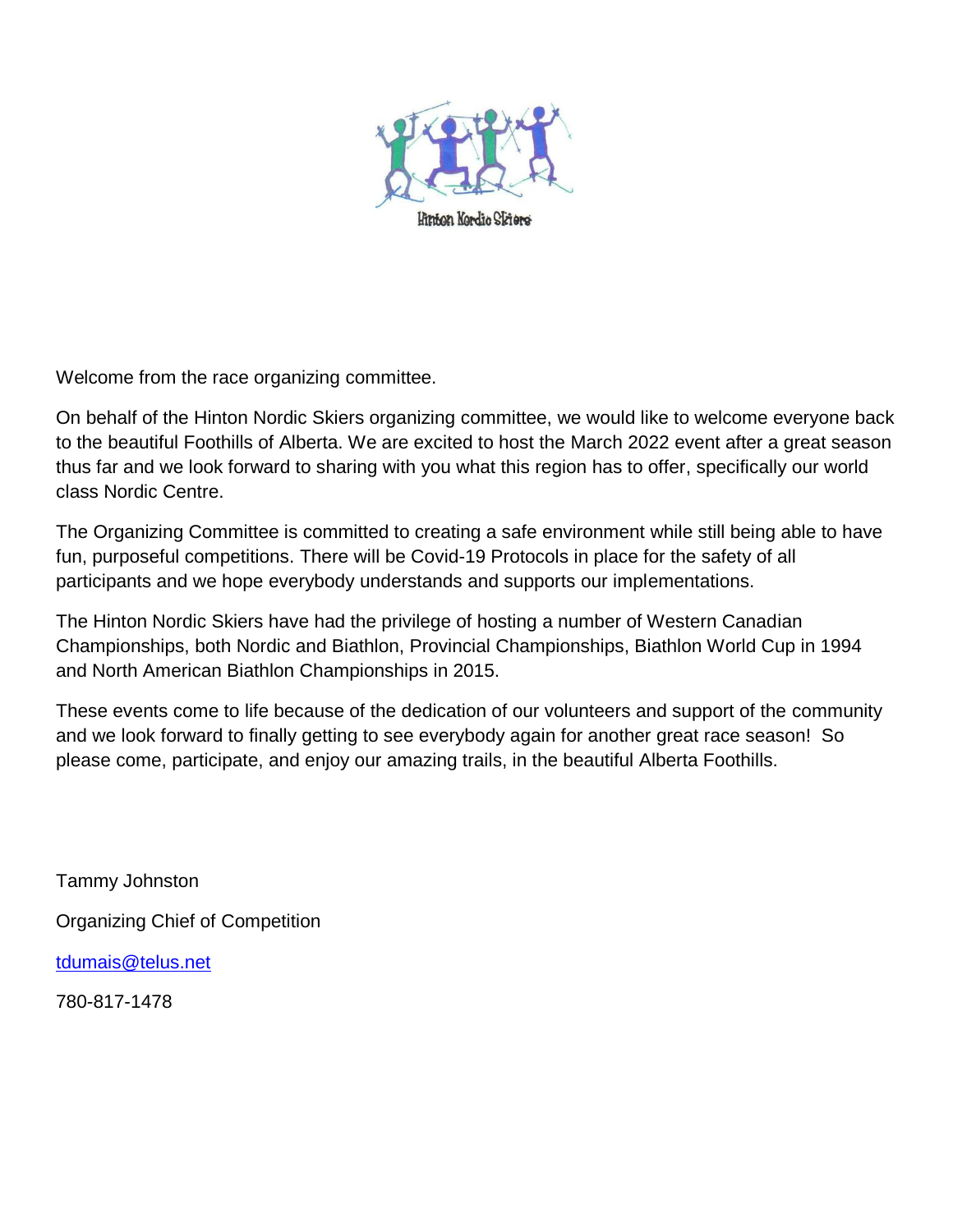## **COVID–19 POLICY**

**These competitions will be conducted under evolving Covid-19 Protocols and are subject to change and/ or cancellation at any time. The latest Covid-19 policies can be found in the Biathlon Alberta Hosting Policy Annex F. Please read the Covid-19 Policies carefully to ensure a safe and trouble free event.**

**Participant Criteria:** To participate in this event, all participants (coaches, athletes, officials, volunteers) must register on zone4.

**Daily Health Checks:** Participants must also complete a daily health check as per AHS and must not attend the event if they have any symptoms of Covid-19. The health check questionnaire will be sent to all participants. The email contact that is provided during the zone4 registration will be used to send these out.

**Masking:** Masks MUST be worn at all times indoors. Biathlon Alberta recommends participants should always wear a mask outdoors when 2m physical distance can't be maintained.

**Athlete, Coach, Volunteer Check-in and Bib Pickup:** Bib pick up will be located outside the timing building. One coach representative from each club must check-in and collect bibs. Bibs will only be provided when the self-assessment health check has been submitted before the deadline set by Biathlon Alberta.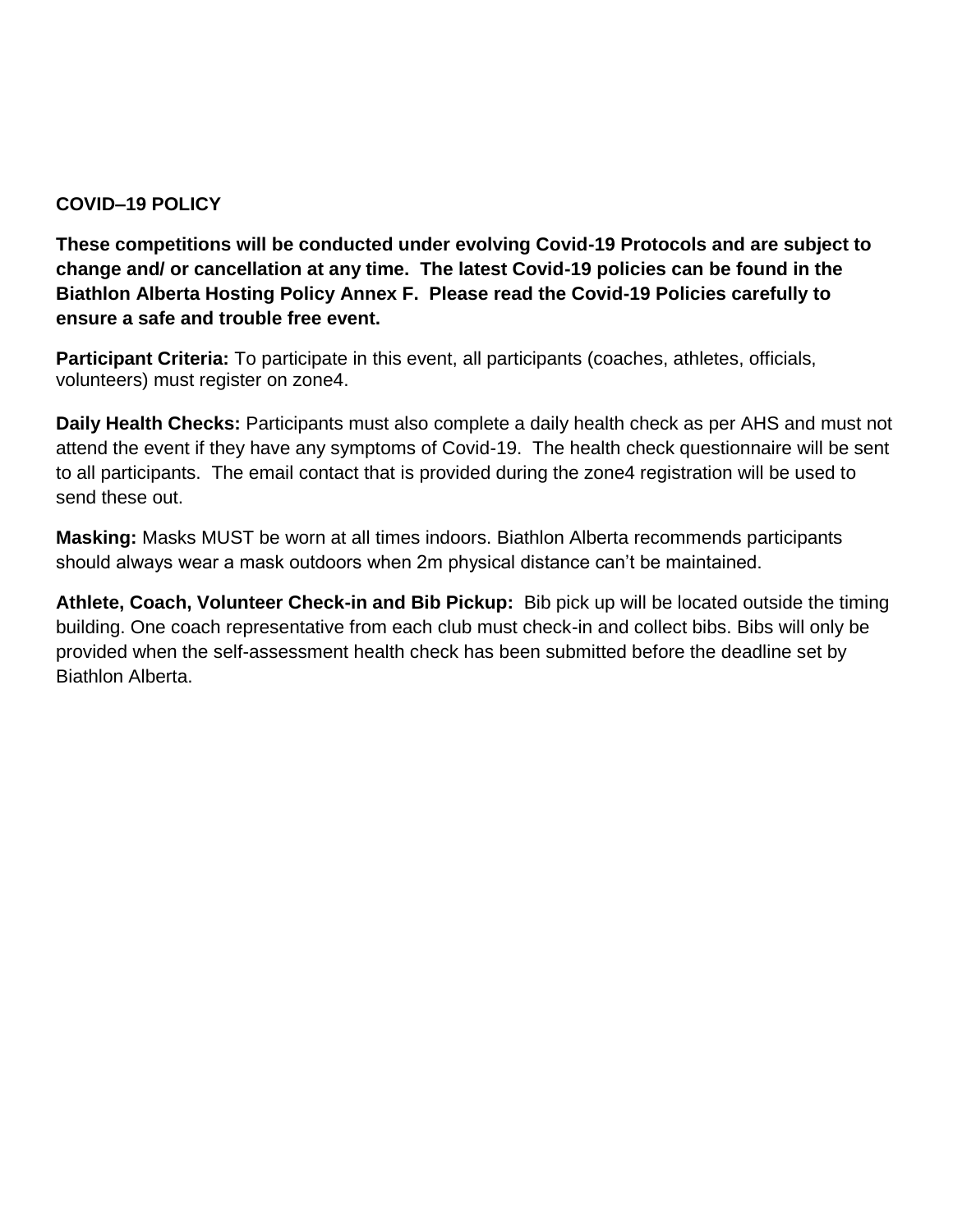

## **Calforex Cup #7 March 12 – 13, 2022 Hinton, Alberta, Canada**

## **Classes & Types of Competitions**

| <b>Class</b>               | Age    | <b>Sprint</b>             | <b>Loop Sequence</b> | <b>Mass Start</b>           | <b>Loop Sequence</b> |
|----------------------------|--------|---------------------------|----------------------|-----------------------------|----------------------|
| <b>IBU Classes</b>         |        |                           |                      |                             |                      |
| Men                        | $21 +$ | <b>10 km</b><br><b>PS</b> | $B-B-G$              | <b>15 km</b><br><b>PPSS</b> | B-B-G-G-G            |
| Women                      | $21 +$ | 7.5 km<br><b>PS</b>       | $G-G-G$              | 12.5 km<br><b>PPSS</b>      | $G-G-G-G-G$          |
| Junior Men                 | U21    | <b>10 km</b><br><b>PS</b> | $B-B-G$              | 12.5 km<br><b>PPSS</b>      | G-G-G-G-G            |
| Junior<br>Women            | U21    | 7.5 km<br><b>PS</b>       | $G-G-G$              | <b>10 km</b><br><b>PPSS</b> | $R-R-R-R-R$          |
| Youth Men                  | U19    | 7.5 km<br><b>PS</b>       | $G-G-G$              | <b>10 km</b><br><b>PPSS</b> | $R-R-R-R-R$          |
| Youth<br>Women             | U19    | 6 km<br><b>PS</b>         | $R-R-R$              | 7 km<br><b>PPSS</b>         | $R-Y-Y-Y$            |
| Calforex<br><b>Classes</b> |        |                           |                      |                             |                      |
| <b>Master Men</b>          | $35+$  | 6 km<br><b>PS</b>         | $R-R-R$              | 7 km<br><b>PPSS</b>         | $R - Y - Y - Y - Y$  |
| <b>Master</b><br>Women     | $35+$  | 6 km<br><b>PS</b>         | $R-R-R$              | 6.25 km<br><b>PPSS</b>      | $Y-Y-Y-Y$            |
| Sport Men                  | $17+$  | 6 km<br><b>PS</b>         | $R-R-R$              | 7 km<br><b>PPSS</b>         | $R-Y-Y-Y$            |
| Sport<br>Women             | $17+$  | 6 km<br><b>PS</b>         | $R-R-R$              | 6.25 km<br><b>PPSS</b>      | $Y-Y-Y-Y$            |
| Adult Rec.<br>Men/Women    | $17+$  | 3.75 km<br>PP             | $Y-Y-Y$              | 5 km<br><b>PPP</b>          | $Y-Y-Y-Y$            |
| <b>Senior Boys</b>         | U17    | 6 km<br><b>PS</b>         | $R-R-R$              | 6.25 km<br><b>PPSS</b>      | $Y-Y-Y-Y$            |
| <b>Senior Girls</b>        | U17    | 6 km<br><b>PS</b>         | $R-R-R$              | 6.25 km<br><b>PPSS</b>      | $Y-Y-Y-Y$            |
| $Dev - 2$<br>Male/Female   | U17    | 3.75 km<br>PP             | $Y-Y-Y$              | 5 km<br><b>PPP</b>          | $Y-Y-Y-Y$            |
| $Dev - 1$<br>Male/Female   | U15    | 3.25 km<br><b>PP</b>      | $Y-Y-P$              | 4 km<br><b>PPP</b>          | $Y-Y-P-P$            |
| Eco-Rifle<br>Male/Female   | U15    | 2.25 km<br>PP             | $P-P-P$              | 3 km<br><b>PPP</b>          | $P-P-P-P$            |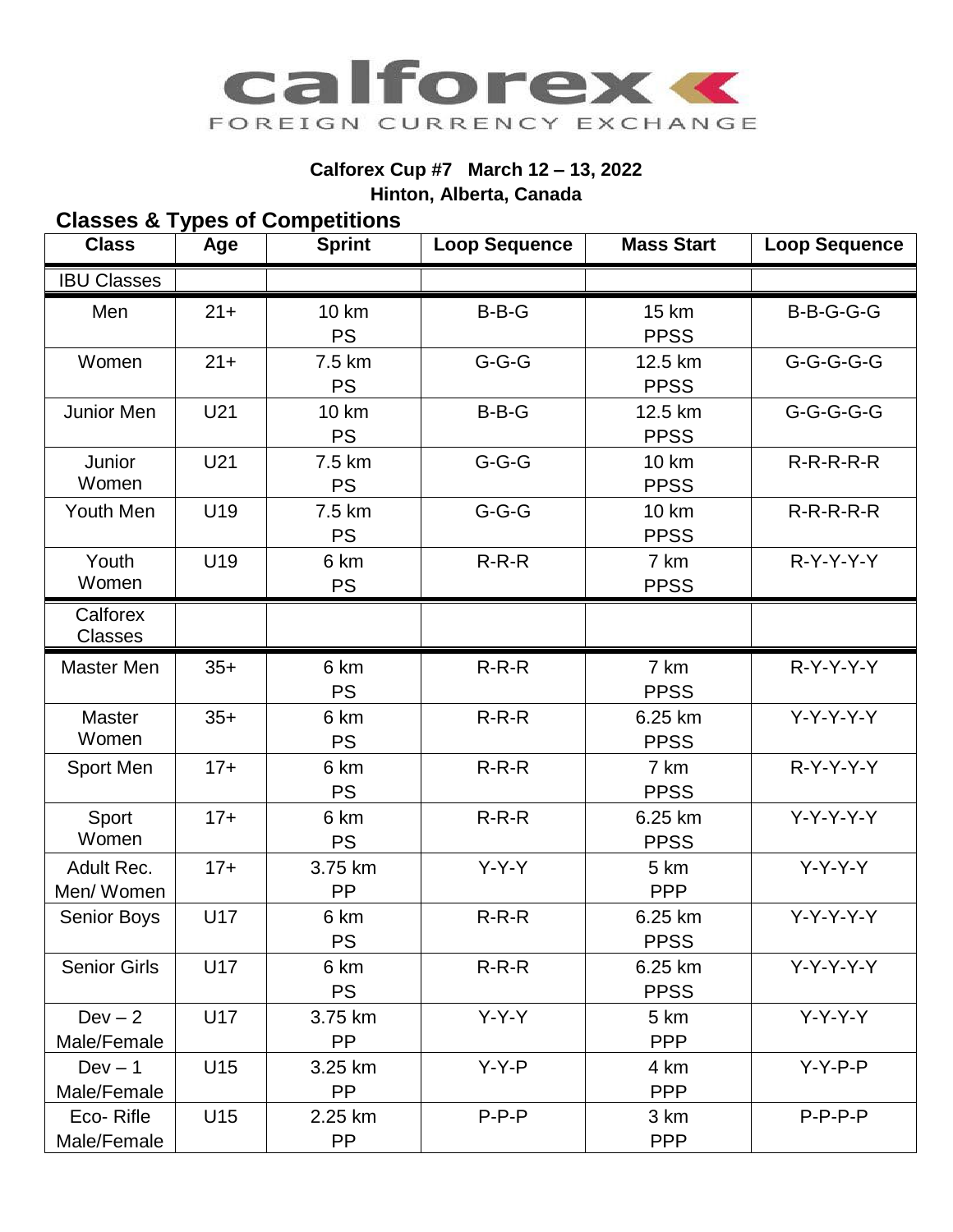## **Course Loop Distances**

0.75km – Pink (**P**) 1.25km – Yellow (**Y**) 2.00km - Red (**R**) 2.50km - Green (**G**) 3.75km - Blue(**B**)

# **Competitions: Sprint and Mass Start**

## **Friday, March 11th**

| 10:00 | Practice for all competitors (competition maps will be posted)                      |
|-------|-------------------------------------------------------------------------------------|
| 13:00 | Range opens (Paper will be supplied)                                                |
| 16:00 | Range closed                                                                        |
| 19:00 | Virtual Captains Meeting- Jury selection, competition review, course info, Covid-19 |
|       | protocols, questions, updates                                                       |

## **Saturday, March 12th**

#### **Sprint Start Competition - 2 zeros if necessary**

- 09:00 Competition Office Opens Bib pickup by one team coach only
- 09:45 Equipment Check Opens
- 09:45 Zero Begins All Categories
- 10:45 Zero Ends
- 11:00 Competition Begins

## **Sunday, December 12th**

## **Mass Start Competition - 2 zeros if necessary**

- 08:00 Competition Office Opens Bib pickup by one team coach only
- 08:45 Equipment Check Opens
- 08:45 Zero Begins All Categories
- 09:45 Zero Ends
- 10:00 Competition Begins

\*\*Schedule and classes may change due to weather conditions and number of competitors.

The organizing committee reserves the right to change the event schedule as needed. Every effort will be made to alert participants of any changes through Biathlon Alberta and social media pages.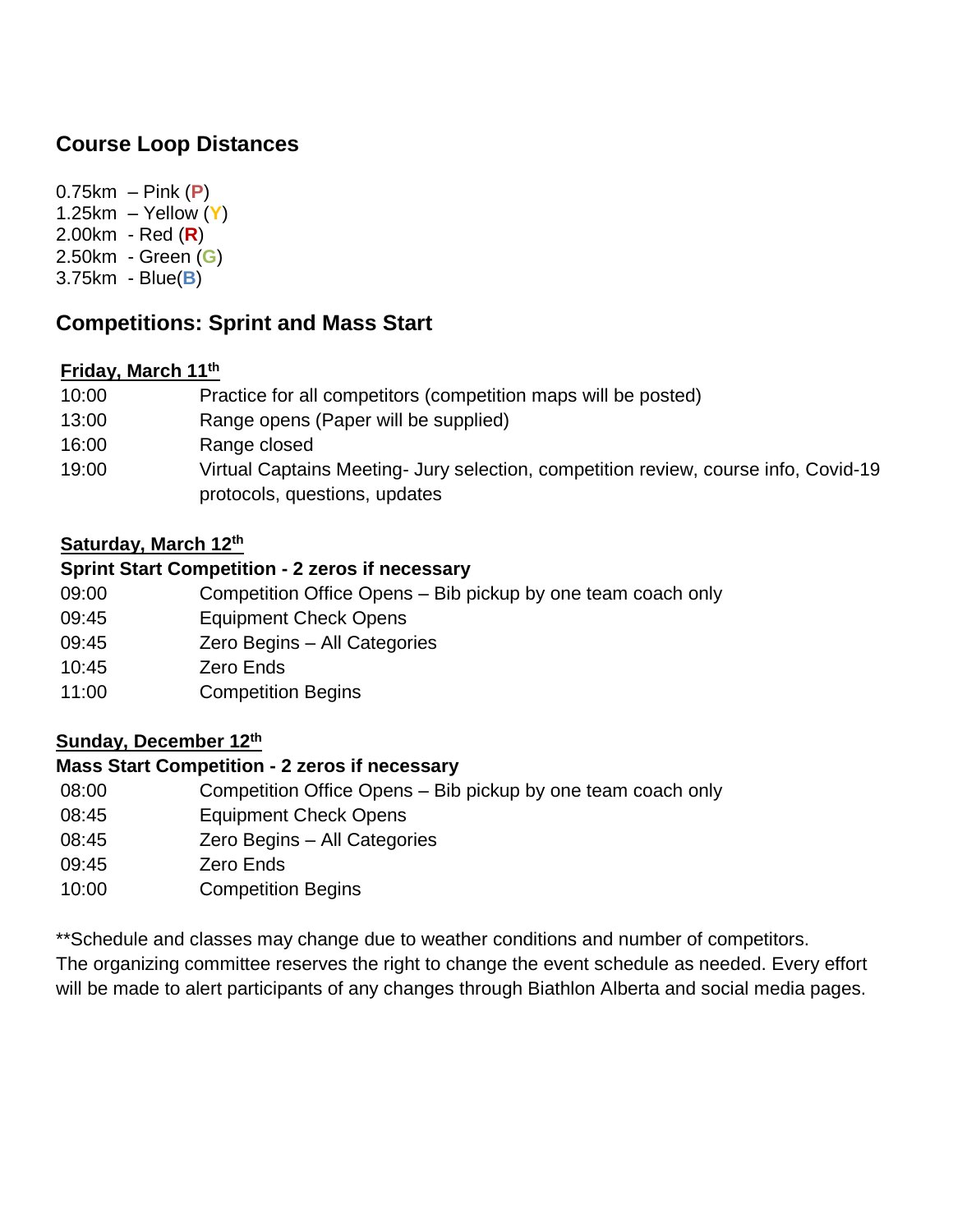**Registration:** Online registration will be available through **[www.Zone4.ca](http://www.zone4.ca/)**. Payments must be made using a credit card (VISA or Master Card) and online charges will apply. The athlete registration closes on Wednesday March 9<sup>th</sup> at 23:59 MST. Coaches who want to attend the virtual coaches meeting must be registered on zone4 by Friday March 11<sup>th</sup>, at 12:00 MST. Volunteers and Officials can register until Friday March 11<sup>th</sup> at 23:59 MST. There will be no registrations taken on site. All competitors must be a member of a Division or State to compete. Proof of membership is required to compete. Competition fees for the Calforex Biathlon Cup #7 include the daily ski pass for the competition days as well as the unofficial training day.

| Masters, Men, Women, Junior, Youth,<br>Sport, Seniors, Adult Rec | \$38.00 per race, plus on-line service charge (includes<br>trail passes for unofficial training day and two<br>competition days) |
|------------------------------------------------------------------|----------------------------------------------------------------------------------------------------------------------------------|
| Dev-1, Dev-2, Eco-Rifle                                          | \$24.00 per race, plus on-line service charge (includes<br>trail passes for unofficial training day and two<br>competition days) |

\*Additional day passes for the Hinton Nordic Centre can be purchased online at [www.zone4.ca](http://www.zone4.ca/).

**Refund Policy:** If the event is cancelled prior to the day of competition, 50% of registration fees will be refunded by Biathlon Alberta on behalf of the hosting clubs. If the event is cancelled on the competition weekend due to severe cold weather or force majeure, no refund of registration fees will be made.

**Eligibility to Compete:** Any member of good standing from a Biathlon Canada Division or other National Biathlon Federation, may participate in a Biathlon Alberta event. Competitors may be asked to provide proof of current membership to obtain a race bib. Coaches and team staff must also have valid memberships. Athletes who are Biathlon Canada *Registered Participants* must have in their possession and be prepared to show to the Organizer upon request, their *Possession and Acquisition License (PAL)* or their *Minor's Permit*, which are firearms licenses issued by the Government of Canada.

## **Rifle Carrying:**

- Athletes of Dev 1, Dev 2, Eco-Rifle categories shall have their rifles placed on and removed from the firing line by their coaches.
- Senior Boys/Girls carry their rifles only on the range.
- Rifle actions must be OPEN when placed on the rifle racks.
- Rifle Runners are not provided, clubs must make their own arrangements for runners.
- Masters must indicate to Competition office 30 minutes before zeroing, if they are NOT carrying and therefore, using the non-carry procedure so rifle racks can be provided at the entrance of the range.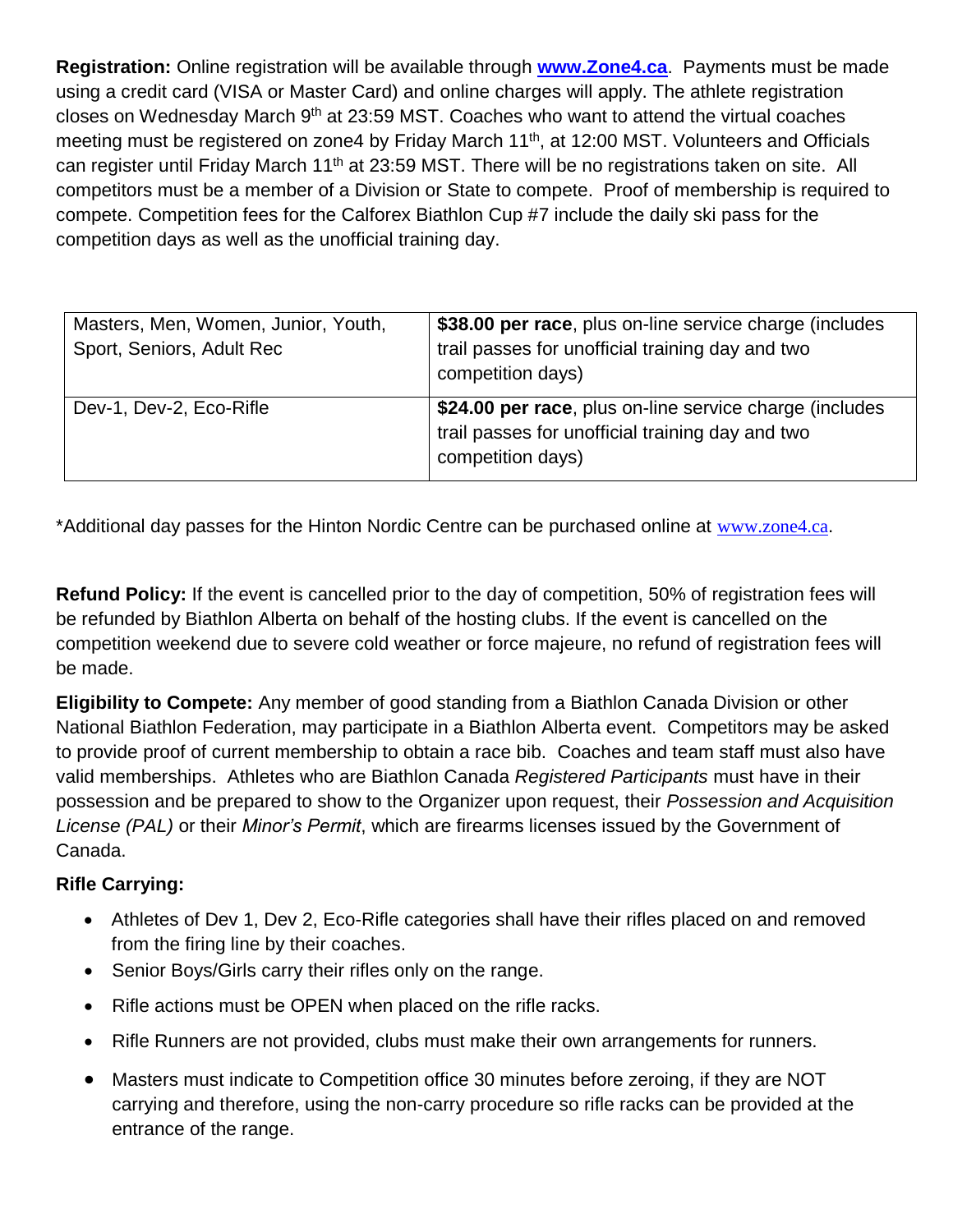**Awards:** There will be no award or medal ceremonies. Results will be available online. Awards will be delivered to coaches after final results are posted. Medals for all competitions will be awarded regardless of the number of participants in a class. Athletes will be awarded Calforex points to count towards the overall total of the Calforex Cup for eligible categories.

**Team Captains Meeting:** To be eligible to attend the meeting coaches must be registered by 12:00 on Friday March 11<sup>th</sup>. The meeting will be held virtually on Friday March 11<sup>th</sup>, at 19:00. A link will be provided to coaches after closing of registration.

**Food and Water:** There will be no Canteen or water on site this weekend. Please ensure you bring sufficient food and water for the day.

**Waxing:** We have limited waxing facilities on site and there will be limited occupants at one time. Plug-ins can also be found around the main chalet. No wax benches are available. Fluoro waxes of any variety (high, medium, low), high fluoro speed blocks and powders are not allowed. The use of hand structure on skis is allowed.

**Competition Office:** Located in the timing building across from the main chalet and will be open on Saturday at 09:00 and Sunday at 08:00 for bib pick up.

**Stadium and Competition Course Maps:** Maps will be posted at Nordic Centre and available with bib pick up if necessary.

**Stadium And Range:** Only athletes with bibs, coaches and volunteers with vests will be allowed in the stadium and range areas. Spectators can watch from the stands provided or along course if they maintain physical distancing of 2m.

**Host Community:** Hinton, Alberta is a community with a population of 10 000. It is situated 295km West of Edmonton and 500km North-West of Calgary in the Foothills of the Rocky Mountains. Since we are only a 45-minute drive from the Town of Jasper it is given that many residents in Hinton move here for the outdoors. From Skiing to Snowmobiling, from hiking to all-terrain vehicles there is an outdoor activity that can suite all tastes.

**The Venue:** The Hinton Nordic Centre has been on highway 40 (North) since 1984. The Hinton Nordic Centre was designed with the premise that we would be regularly hosting various biathlon and cross-country competitions. In which we did host the Biathlon World Cup in 1994 and the North American Biathlon Championships in 2015. Our centre boasts 35km of expertly groomed trails and a biathlon range with 27 targets. As we are at the mercy of the varying mountain temperatures you might see the daytime temperatures vary from -15 to +5 during your visit. Maps of the trails are posted at the main lodge and on our website<https://hintonnordic.ca/maps/>